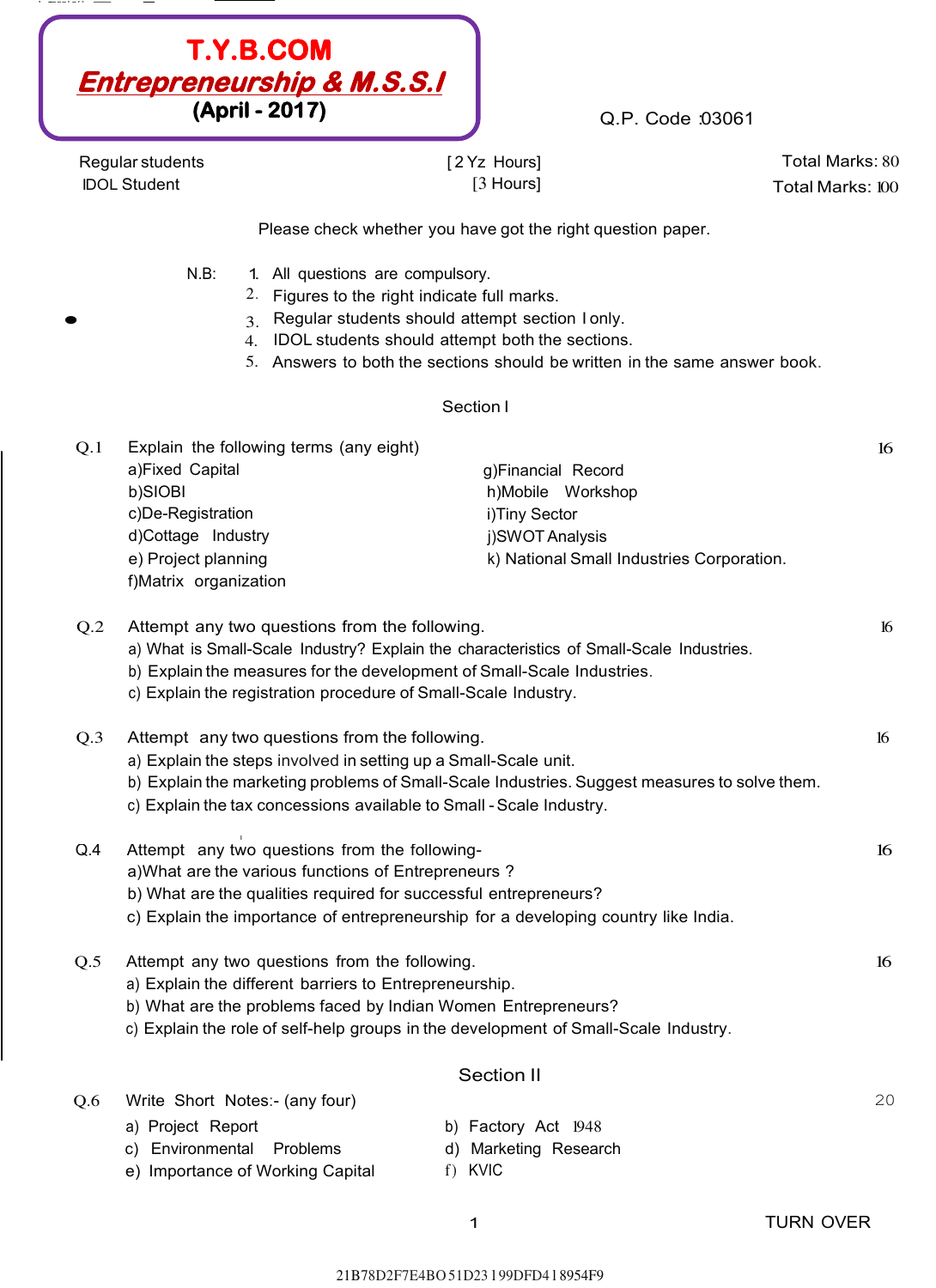## **Q.P. Code :03061**

सूचना : 1. सर्व प्रश्न अनिवार्य आहेत.

- 2. उजवीकडील अंक पूर्ण गुण दर्शवितात.
- 3. नियमित विदयार्थ्यांनी फक्त विभाग १ सोडवावा
- 4. IDOL विदयार्थ्यांनी दोन्ही विभाग सोडवावेत.
- 5. दोन्ही विभागातील प्रश्नांची उत्तरे एकाच उत्तरपत्रिकेत लिहावीत.
- 6. मूळ इंग्रजी प्रश्न प्रमाण मानावेत.

### **विभाग-१**

- 22218 : 1. 24 043 30 million 221 conce:::30 0.04 code::30061<br>
2. 27 code::30061<br>
2. 27 code:200419 concer concerned and concerned and<br>
4. 20 code:200419 concerned and concerned and concerned and<br>
2. 27 code:300 concerned  $Q.P. Code: 9.9961  
\n2.22781827  
\n2.229827  
\n3.29997  
\n4.10021  
\n5.29997  
\n6.20183  
\n7.29997  
\n8.29997  
\n9.29997  
\n1.29997  
\n1.29997  
\n1.29997  
\n2.2999  
\n3.29997  
\n4.29997  
\n5.2999  
\n6.2999  
\n7.2999  
\n8.2999  
\n9.2999  
\n9.299$ 2029. Code: 039651<br>
2234764854 is equivalent internal product effects.<br>
2234764854 is equivalent internal fields the state of anti-<br>
420051 is equivalent internal fields the state of anti-<br>
5276 f83976454 is equivalent in 22187: 1. 1 and then a France and correspondent control and the material and the material and the material and the material and the material and the material and the material and the material and the material and the mate Q.P. Code 30061<br>
2. Scraftsbes and get grid distribute into the finance is control the screen of the screen of the screen of the screen of the screen of the screen of the screen of the screen of the screen of the screen o 2022<br>21 B78 D2 Andrea Bottom, 221 B78D251 D2 Andrea Bottom, 23 B78D251<br>2. Concerned and the material concerned and the material concerned and the material concerned and the material concerned and the concernent and the ma 2218 221 B4 SN7 303445 3D6.1<br>
2. Starfording air of the principal set of the principal set of the principal set of the principal set of the principal set of the set of the principal set of the principal set of the princip 21B78D2F7E4B051D23199DFD418954F921B78D2F7E4B051D23199DFD418954F921B78D2F7E4B051D23199DFD418954F921B78D2F7E4B051D23199DFD418954F921B78D2F7E4B051D23199DFD418954F921B78D2F7E4B051D23199DFD418954F9 21B78D2F7E4B051D23199DFD418954F921B78D2F7E4B051D23199DFD418954F921B78D2F7E4B051D23199DFD418954F921B78D2F7E4B051D23199DFD418954F921B78D2F7E4B051D23199DFD418954F921B78D2F7E4B051D23199DFD418954F9 21B78D2F7E4B051D23199DFD418954F921B78D2F7E4B051D23199DFD418954F921B78D2F7E4B051D23199DFD418954F921B78D2F7E4B051D23199DFD418954F921B78D2F7E4B051D23199DFD418954F921B78D2F7E4B051D23199DFD418954F9 Q.P. Code 03063<br>
227 Code 03063<br>
227 Code 03063<br>
237 Code of the properties with contrast<br>
237 Code of the properties with the contrast and contrast<br>
238 Code of the properties with the contrast and contrast and contrast 227  $\frac{1}{2}$  and veta address above as the matrix of the state of the state of the state of the state of the state of the state of the state of the state of the state of the state of the state of the state of the state o 21B78D2F7E4B051D23199DFD418954F921B78D2F7E4B051D23199DFD418954F921B78D2F7E4B051D23199DFD418954F921B78D2F7E4B051D23199DFD418954F921B78D2F7E4B051D23199DFD418954F921B78D2F7E4B051D23199DFD418954F9 227E4B1 1. and other adventure and the contents of the contents of the contents of the contents of the contents of the contents of the contents of the contents of the contents of the contents of the contents of the conten 21B78D2F7E4B051D23199DFD418954F921B78D2F7E4B051D23199DFD418954F921B78D2F7E4B051D23199DFD418954F921B78D2F7E4B051D23199DFD418954F921B78D2F7E4B051D23199DFD418954F921B78D2F7E4B051D23199DFD418954F9 2218 DFR 21 and the state of the state of the state of the state of the state of the state of the state of the state of the state of the state of the state of the state of the state of the state of the state of the state 22199DF1 1 and even sufficient state of Proposition Conde 2006101<br>
2. Scraft African Life of Proposition Case Theories Theories<br>
4. DCD Regards on each finance from the state of Case Theories<br>
4. Conde Enterpret are conde 21B78D2F7E4B051D23199DFD418954F921B78D2F7E4B051D23199DFD418954F921B78D2F7E4B051D23199DFD418954F921B78D2F7E4B051D23199DFD418954F921B78D2F7E4B051D23199DFD418954F921B78D2F7E4B051D23199DFD418954F9 2219907 : t. sed usbe ad-and angles:<br>
2. scaling a concerned define the set and the set and the set and the set and the set and the set and the set are are as a set of the set and the set are are as a set and the set are 2218 Experiment in the state of the state of the state of the state of the state of the state of the state of the state of the state of the state of the state of the state of the state of the state of the state of the sta प्र.१ खालील सȲज्ञा स्पष्ट करा **(कोणत्याही आठ)** अ)स्थिर भांडवल ब)सिडबी(SIDBI) क)नोंदणी रद्द करणे ड)कुटीर उद्दयोग इ)प्रकल्प नियोजन फ)मॅट्रीक्स संघटन ग)फफरती कार्वर्ाळा ट)वर्त्तीर् नोंदी य)लघुलम क्षेत्र ब्राळक्ष्मळा ज)स्वाँट विश्लेषण ल)राष्ट्रीय लघुउद्योग महामंडळ (NSIC)
	- प्र.२ खालीलपैकी **कोणतेही दोन** प्रश्न सोडवा. अ)लघुउद्योग म्हणजे काय ? लघुउद्योगांची वैशिष्टे स्पष्ट करा. ब)लघुउद्योगांच्या विकासासाठीच्या उपाययोजना स्पष्ट करा. क)लघुउद्योग नोंदणीच्या प्रक्रिया स्पष्ट करा.
	- प्र.३ खालीलपȰकी **कोणतेही दोन** प्रश्न सोडर्ा. अ)लघुउद्योग उभारणीमध्ये येणाऱ्या पायऱ्या स्पष्ट करा. ब)लघुउद्योगांच्या विपणनाच्या समस्या स्पष्ट करा. त्या सोडविण्यासाठी उपाय सूचवा. क)लघुउद्योगांना कराचे उपलब्ध असलेले फायदे स्पष्ट करा.
	- प्र.४ खालीलपैकी **कोणतेही दोन** प्रश्न सोडवा. अ)उदयोजकाचे विविध कार्य सांगा? ब)यशस्वी उदयोजकांच्या अंगी आवश्यक असणारे गण वैशिष्टे सांगा. क)भारतासारख्या विकसनशील देशातील उद्**योजकतेचे महत्व स्पष्ट करा**.
	- प्र.५ खालीलपȰकी **कोणतेही दोन** प्रश्न सोडर्ा. अ)उदयोजकतेतील विविध अडथळे स्पष्ट करा. ब)भारतातील महिला उद्योजकांना कोणत्या समस्यांना सामोरे जावे लागते ? क)लघुउद्योग विकासातील स्वयं सहायता गटाची भूमिका स्पष्ट करा.

१६

१६

१६

१६

१६